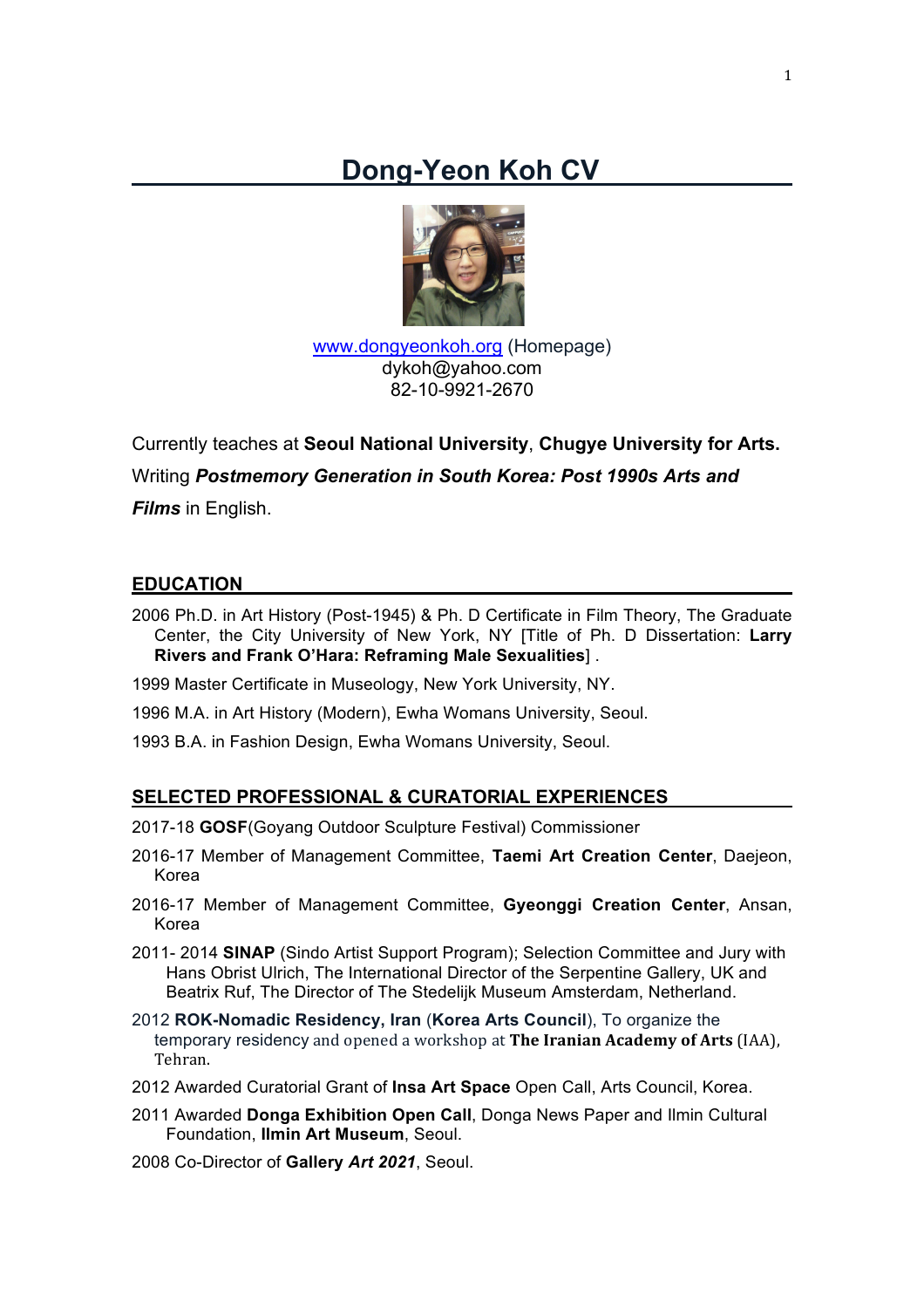- 2009 Organized Res Artis Meeting (International Conference), **Gyeonggi Creation Center**, Ansan.
- 1998-1999 Intern at Curatorial Dept. (Nancy Specter and Lisa Young), **Guggenheim Museum of Art**, NY.

#### **SELECTED ACADEMIC PAPERS (A & HCI 6, KCI 21, OTHERS 2)**

- 2018 "The Place-ness of the DMZ: The Rise of DMZ Tourism and the *Real DMZ Project*)," *Positions*, (Duke University Press), Will be published (A & HCI) (Eng.)
- 2017 "Marketplace as the Alternative Exhibition Site in the 1990s and the Chinese Contemporary Art World," *Journal of History of Modern Art*, vol. 41, 2017.6, pp. 7- 35 (KCI).
- 2017 "The Second Generation of Alternative Spaces in Hongik University Area and the Expansion of the 'Alternative' Spaces: The Case for 'Self-Organization'," *Journal of Contemporary Art Studies*, vol. 21, no. 1, 2017.6, pp. 7-51 (KCI).
- 2016 "My Body, My Femininity!": The Images of Woman's Body by Young Female Artists (born after the 1980s) in South Korea," *Na Heysuk Studies*, vol. 8, pp. 54-82.
- 2016 "The Beginning of Alternative Spaces and Community Art in Japan: Nakamura Masato," *Korean Bulletin of Art History,* vol. 46, 2016.6, pp. 163-188 (KCI).
- 2015 "Nomadic Readymade in Chinese Contemporary Art: Ai Weiwei and Ni Haifung," *Journal of History of Modern Art*, vol. 37, 2015. 06, pp. 7-33 (KCI).
- 2015 "Late Photography in South Korea, *Photography and Culture*, Bloomsbury, London, vol. 8 no. 1 (March): 81-106. (A & HCI) (Eng.)
- 2014 "Nara, Tokyo Pop Art's Dissident**:** Punk Rock and Artist's Fan," *Korean Bulletin of Art History*, 2014, no. 43, pp. 247 - 273 (KCI).
- 2013 "Japanese Art Criticism in the Age of Globalization," *Journal of Modern Art Theory*, vol. 17 no. 2: 7-53.
- 2013 "Globalizing Queers," *Inter-Asia Cultural Studies*, Routledge, London, vol. 14 no. 3: 378-400. (A & HCI) (Eng.)
- 2012 "The Vietnam War and The Memory of Material Culture," *The Korean Journal of American History*, vol. 35: 121-160; presented a paper at the Annual Meeting of **AAS** (Association for Asian Studies Annual Meeting), Toronto, Canada, March.
- 2012 "The Emergence of Retro Culture in the 1990s and Jeonghwa Choi's Plastic Paradise," *Korea Society of Basic Design and Art*, vol. 13. no. 6, pp. 3-15 (KCI).
- 2012 Unmaking National Manwha, *Korea Journal* (UNESCO), vol. 52 no.1: 171-206. (A & HCI) (Eng.)
- 2011 Chinese Contemporary Art and Art Criticism in the Era of Globalization, *Journal of Modern Art History*, vol. 29: 69-99.
- 2010 Review: James Elkins, Is Art History Global?, *Journal of the Association of Western Art History*, vol. 32: 269-277.
- 2010 "Murakami's Little Boy Syndrome: A Victim or Aggressor in Contemporary Japanese and American Art," *Inter-Asia Cultural Studies*, Routledge, London, vol. 11 no. 3: pp. 393-412. (A & HCI) (Eng.)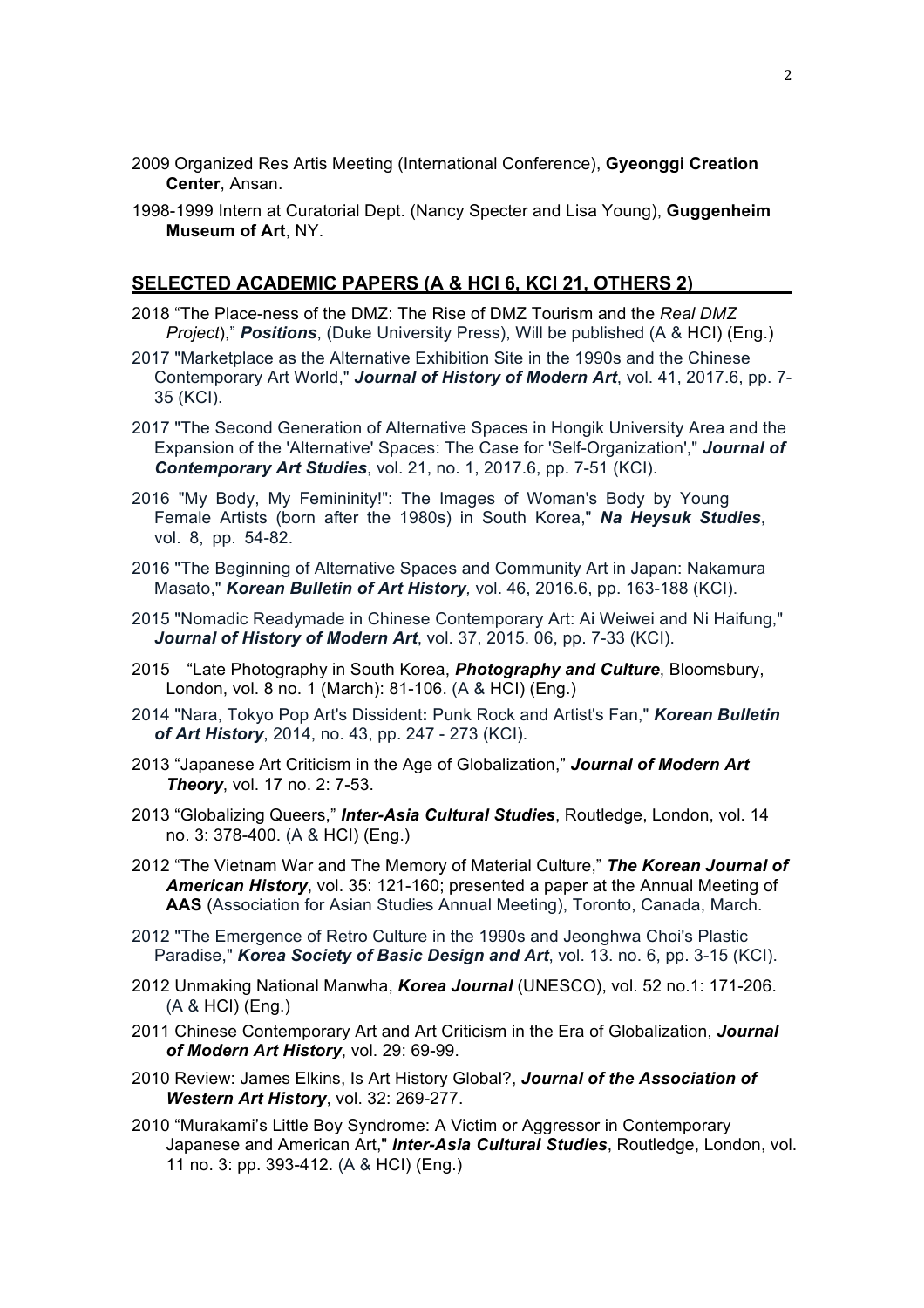2009 "**Representing American GIs in Postwar Korean Cinema**: *The Flower in Hell* (1958), *The Silver Stallion Will Never Return* (1991), and *Address Unknown* (2001)," *The Korean Journal of American History*, vol. 30, pp. 147-175 (KCI).

#### **INTERNATIONAL ACADEMIC CONFERENCES (9)**

- 2017 Presented a paper "The Paradoxical Place of the Female Body in Korean Feminist Art," Symposium "From Postwar to Contemporary Korean Art (1953- Present): Conflicts, Innovations and Interactions," The Brown Auditorium, **The Los Angeles County Museum of Art**, October 20-21, 2017
- 2017 "Transnational Approach toward Street and Mail Art Events in Japan and South Korea: *The Ginbuart*, *Shinjuku Shonen Art* and Jindalrae's *Bone*," The Session *Between State, Market, and Street*, Regional Meeting**, Association for Asian Studies**, Korea University.
- 2016 Co-Chair of the Panel, "Here and Abroad: The Globalization of K (Korean)-Art and Other Myths" at the **CAA** (**the College Art Association**) 104th Annual Conference Washington DC, February 3, 2016.
- 2012 "Recovering the Inside of the Home-Coming Boxes," **Association for Asian Studies** Annual Meeting, Toronto (International Symposium).
- 2010 "Growing up with Astro Boy and Mazinger Z**:** Industrialization, Technophile, and Japanese Manga and Animation in Korea," **Association for Asian Studies** Annual Meeting, Philadelphia (International Symposium).
- 2009 "Murakami's Little Boy Syndrome: A Victim or Aggressor in Victim Contemporary Japanese and American Art," Presentation and Chair of the Panel, *Apology for Being Too Cute,* **Asian Studies Conference Japan**, Sophia University, Tokyo.
- 2009 "Different Eonnis are Coming: Project L," The First Lesbian Art Exhibition in South Korea, at the symposium, "Feminism Now, Symbolism on Post-Feminist Art," **Brooklyn Museum of Art**, NY.
- 2008 "**Creating "Korean" Astro Boy Atom**: The Reception of Japanese Manga and Animation in Korean Art and Culture)," **The 1st International Conference on Popular Culture in Asia**, Hong Kong National University of Education, Hong Kong.

#### **SELECTED ARTICLES AND CATALOGUES (60)**

- 2015 "What makes 'Asian Woman Artists 'Asian women artists'?" *East Asia Feminism: FANTASIA,* Exhibition Catalogue, Seoul Museum of Modern Art, Seoul.
- 2013 "Why are we still taking about art/science interactions?," *Wolgan Misool*, November.
- 2013 "The revenge from the (female) artist less in social benefits," *Wolgan Misool***,** September.
- 2013 "Against Exotic Objects, The Recent Direction of Conceptual Art in South Korea," *Modern Art Asia*, London, Issue 16 (November): 26-30.
- 2012 "How to Deal with the Violent Scenes in Contemporary (Late) photography," *Wolgan Misool*, September.